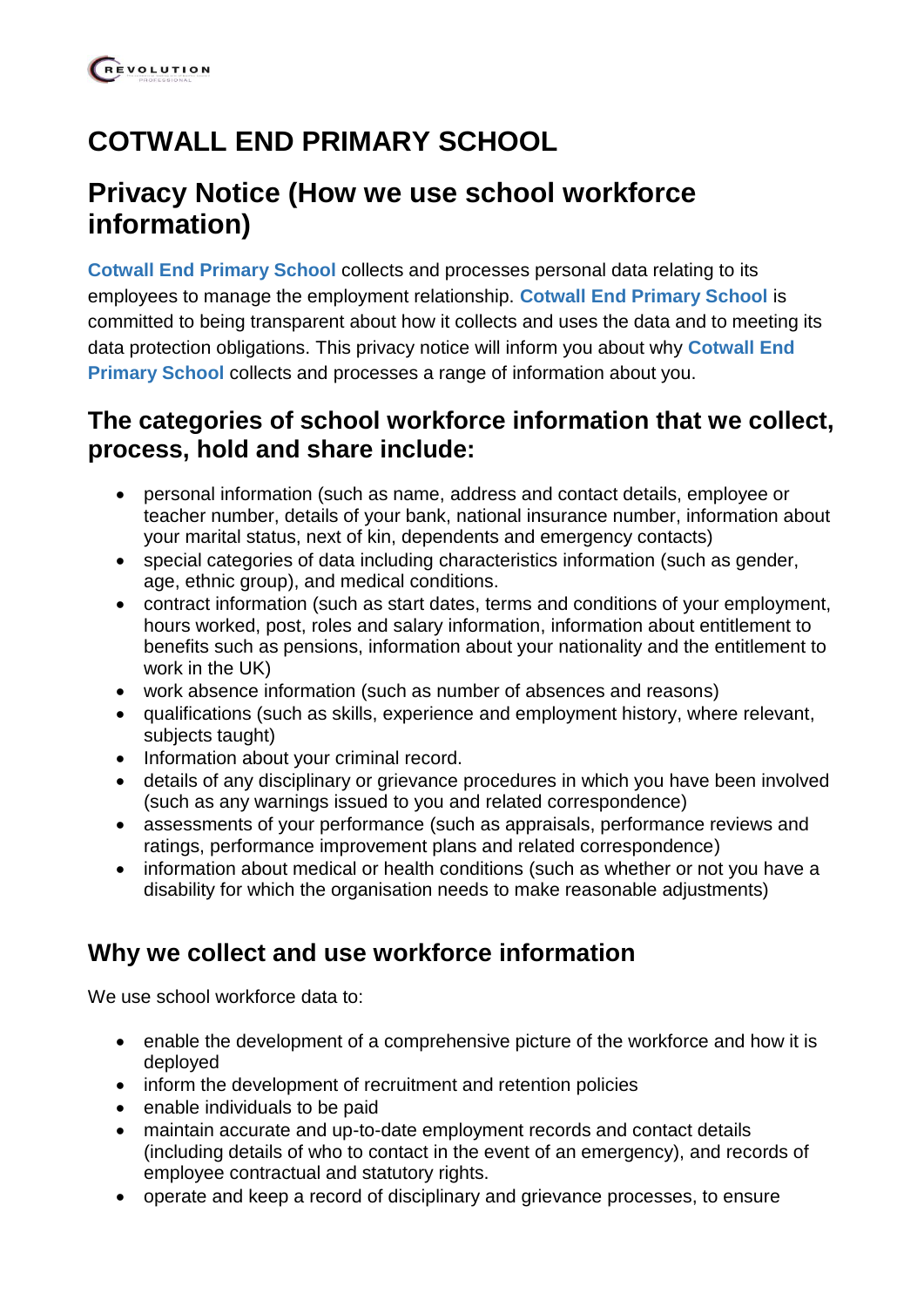### REVOLUTION

acceptable conduct within the workplace.

- operate and keep a record of employee performance and related processes, to plan for career development, and for succession planning and workforce management purposes.
- operate and keep a record of absence and absence management procedures, to allow effective workforce management and ensure that employees are receiving the pay or other benefits to which they are entitled
- obtain occupational health advice, to ensure that it complies with duties in relation to individuals with disabilities, meet its obligations under health and safety law, and ensure that employees are receiving the pay or other benefits to which they are entitled.
- operate and keep a record of other types of leave (including maternity, paternity, adoption, parental and shared parental leave), to allow effective workforce management, to ensure that **Cotwall End Primary School** complies with duties in relation to leave entitlement, and to ensure that employees are receiving the pay or other benefits to which they are entitled
- ensure effective general HR and business administration
- provide references on request for current or former employees
- respond to and defend against legal claims
- maintain and promote equality in the workplace.

Some special categories of personal data, such as information about health or medical conditions, is processed to carry out employment law obligations (such as those in relation to employees with disabilities).

## **The lawful basis on which we process this information**

We process this information under the following UK General Data Protection Articles:

6.1(b) Processing is necessary for a contract you have with the individual, or because they have asked you to take specific steps before entering into a contract.

6.1(c) Processing is necessary for compliance with a legal obligation to which the controller is subject

For example: The Health and Safety at Work Act, Equality Act 2010, The Disability Discrimination Act.

6.1(e) Processing is necessary for the performance of a task carried out in the public interest or in the exercise of official authority vested in the controller.

For example: The Education Act requires the collection of workforce data for the purpose of Departmental Census. Working together to Safeguard Children Guidelines (DfE).

9.2 (b) Processing is necessary for the purposes of carrying out the obligations and exercising specific rights of the controller or of the data subject in the field of employment and social security and social protection law in so far as it is authorised by Union or Member State law or a collective agreement pursuant to Member State law providing for appropriate safeguards for the fundamental rights and the interests of the data subject.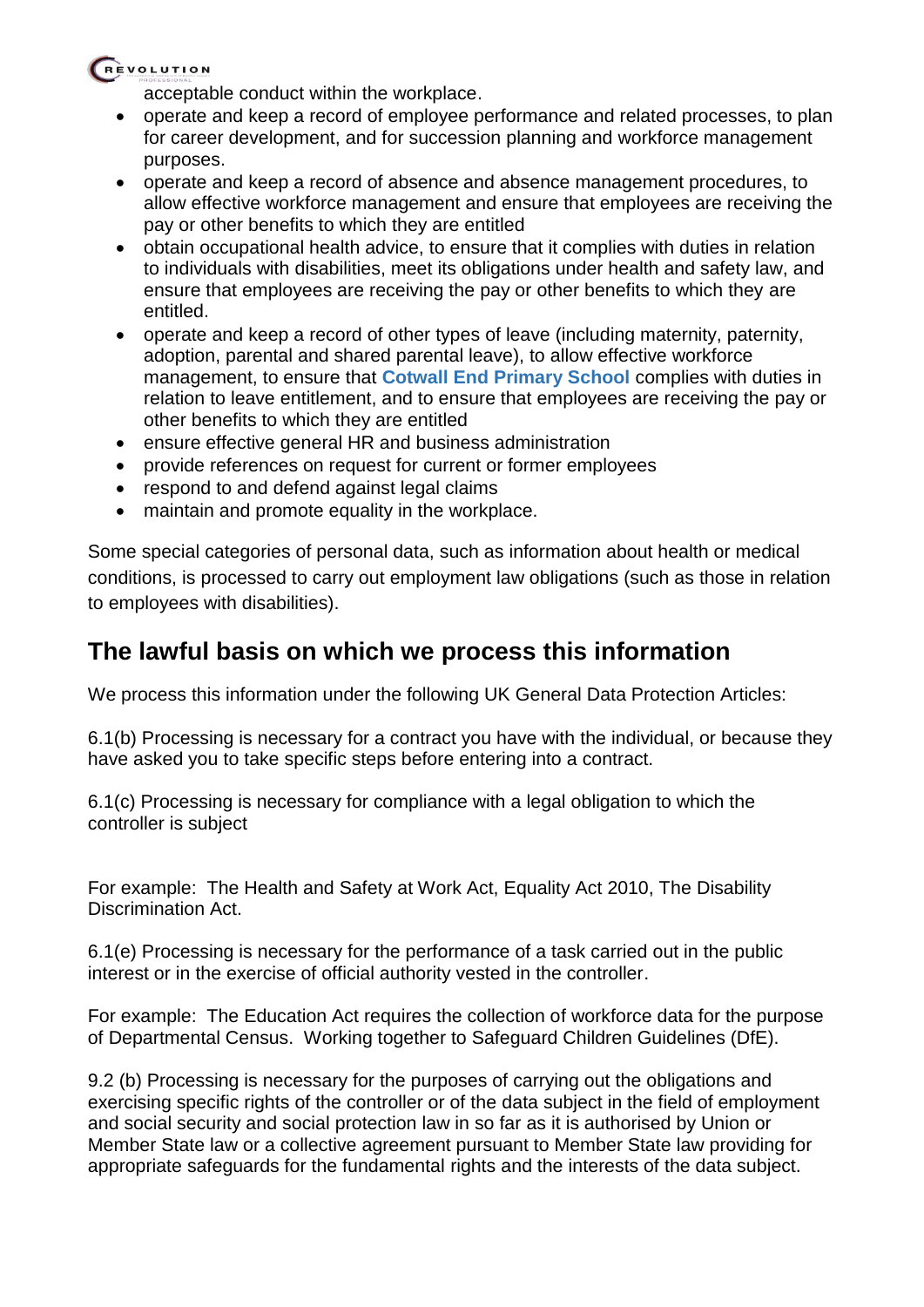### REVOLUTION **Collecting workforce information**

**Cotwall End Primary School** collects personal information in a variety of ways. For example, data might be collected through application forms, CVs or resumes; obtained from your passport or other identity documents such as your driving licence; from forms completed by you at the start of or during employment; from correspondence with you; or through interviews, meetings or other assessment.

In some cases, **Cotwall End Primary School** may collect personal data about you from third parties, such as references supplied by former employers, information from employment background check providers, information from credit reference agencies and information from criminal records checks permitted by law.

Workforce data is essential for the school's/local authority's operational use. Whilst the majority of personal information you provide to us is mandatory, some of it is requested on a voluntary basis. In order to comply with data protection legislation, we will inform you at the point of collection, whether you are required to provide certain information to us or if you have a choice in this and we will tell you what you need to do if you do not want to share this information with us.

## **Storing this information**

We hold data securely for the set amount of time shown in our data retention schedule. For more information on our data retention schedule and how we keep your data safe, please visit Cotwall.dudley.sch.uk. Our Information Security Policy, Data Protection Policy and Freedom of Information Policy are available on request.

## **Who we share this information with**

Your information may be shared internally, including with those people responsible for HR and recruitment (including payroll), senior staff who you report to or who have supervisory/management responsibilities for you and business support and IT staff if access to the data is necessary for performance of their roles.

**Cotwall End Primary School** routinely shares this information with:

- our local authority
- the Department for Education (DfE)

### **Why we share school workforce information**

We do not share information about workforce members with anyone without consent unless the law and our policies allow us to do so.

#### **Local authority**

We are required to share information about our workforce members with our local authority (LA) under section 5 of the Education (Supply of Information about the School Workforce) (England) Regulations 2007 and amendments.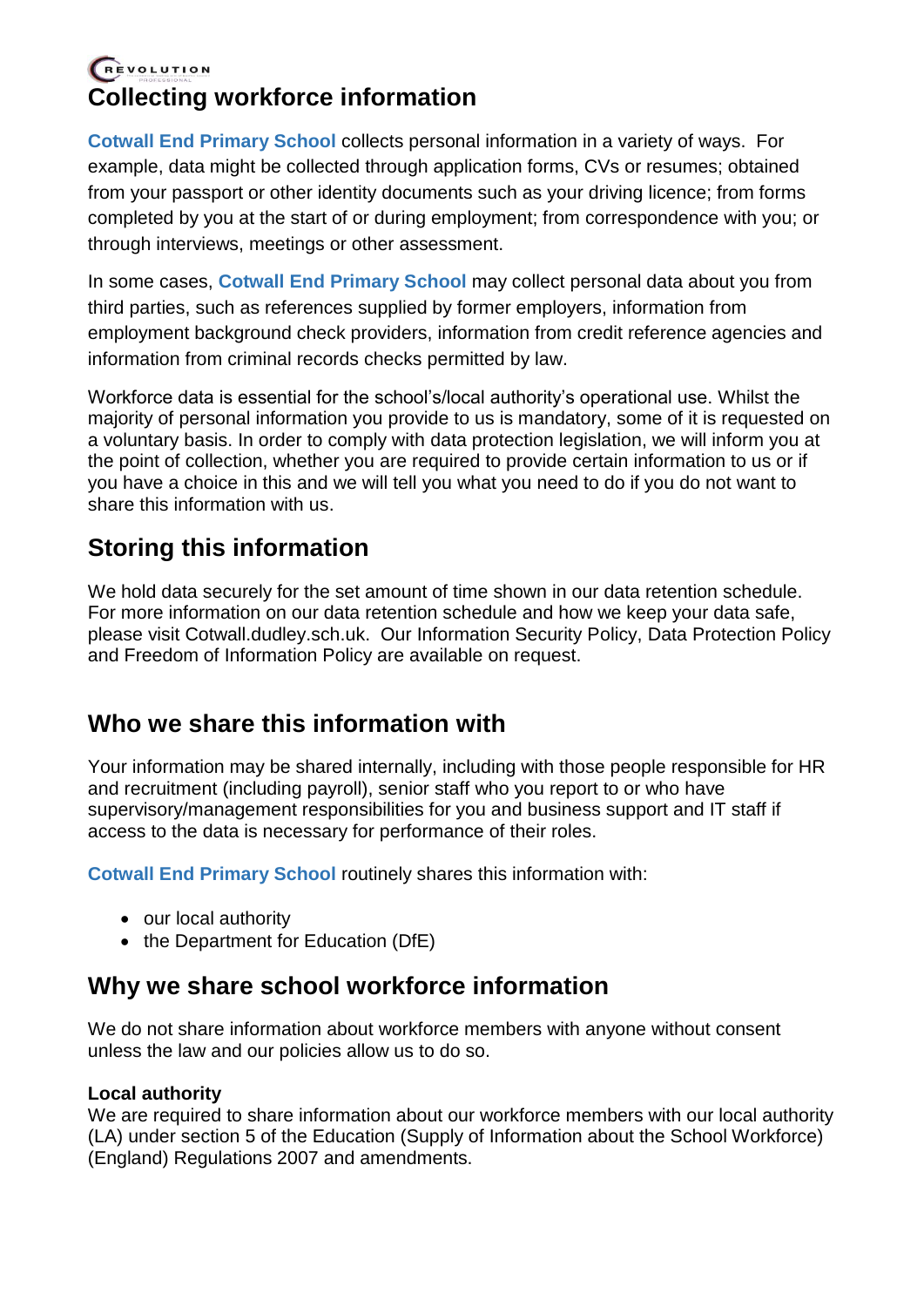### REVOLUTION

#### **Department for Education (DfE)**

The Department for Education (DfE) collects personal data from educational settings and local authorities via various statutory data collections. We are required to share information about our children and young people with the Department for Education (DfE) for the purpose of those data collections, under the school workforce census:

The School Workforce Census is a statutory data collection required for all publicly funded schools. This collection is the DoE's primary source for data on the school workforce, covering both teachers and the wider workforce. It feeds into decisions on teachers' pay and teacher supply and is one of their main tools for evaluating the effect of decisions on a multi-billion-pound budget. It also has additional importance from 2020 in managing the DoE's response to COVID pressures, such as monitoring curriculum changes, increased vacancies, and modelling effects on budgets (for example from an increased use of supply teachers).

All data is transferred securely and held by DfE under a combination of software and hardware controls which meet the current [government security policy framework.](https://www.gov.uk/government/publications/security-policy-framework)

For more information, please see 'How Government uses your data' section.

### **Withdrawal of consent and the right to lodge a complaint**

Where we are processing your personal data with your consent, you have the right to withdraw that consent. If you change your mind, or you are unhappy with our use of your personal data, please let us know by contacting the school headteacher.

## **Last updated**

We may need to update this privacy notice periodically so we recommend that you revisit this information from time to time. This version was last updated on **20th October 2021.**

### **Requesting access to your personal data**

Under data protection legislation, you have the right to request access to information about you that we hold. To make a request for your personal information, contact:

**YourIG Data Protection Officer Service Dudley MBC, 3-5 St James's Road, Dudley, DY1 1HZ Email: [YourIGDPOService@dudley.gov.uk](mailto:YourIGDPOService@dudley.gov.uk) Tel: 01384 815607**

You also have the right to:

- object to processing of personal data that is likely to cause, or is causing, damage or distress
- prevent processing for the purpose of direct marketing
- object to decisions being taken by automated means
- in certain circumstances, have inaccurate personal data rectified, blocked, erased or destroyed; and
- claim compensation for damages caused by a breach of the Data Protection regulations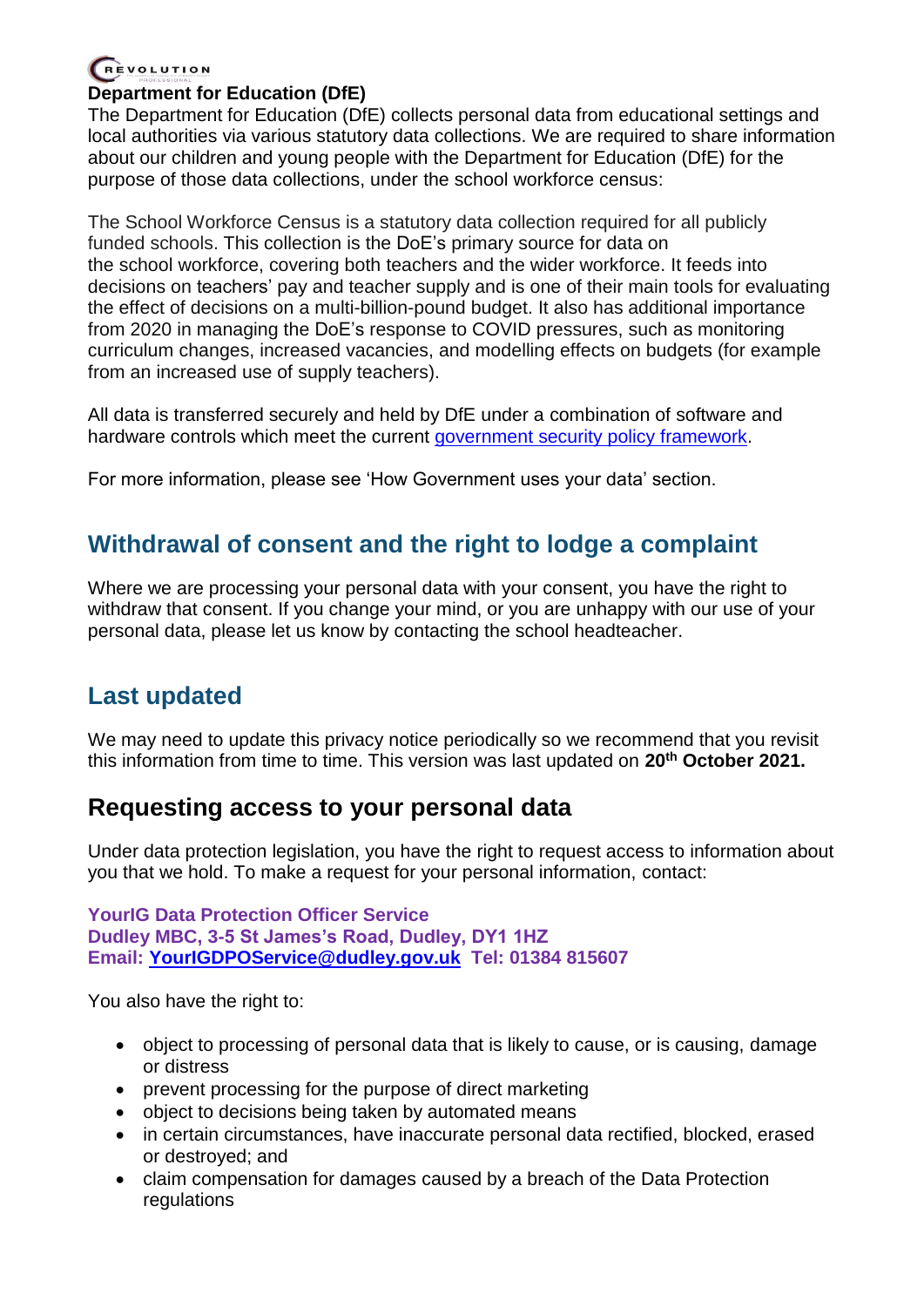

If you have a concern about the way we are collecting or using your personal data, we ask that you raise your concern with us in the first instance. Alternatively, you can contact the Information Commissioner's Office at<https://ico.org.uk/concerns/>

## **Contact**

If you would like to discuss anything in this privacy notice, please contact:

**YourIG Data Protection Officer Service Dudley MBC, 3-5 St James's Road, Dudley, DY1 1HZ Email: [YourIGDPOService@dudley.gov.uk](mailto:YourIGDPOService@dudley.gov.uk) Tel: 01384 815607**